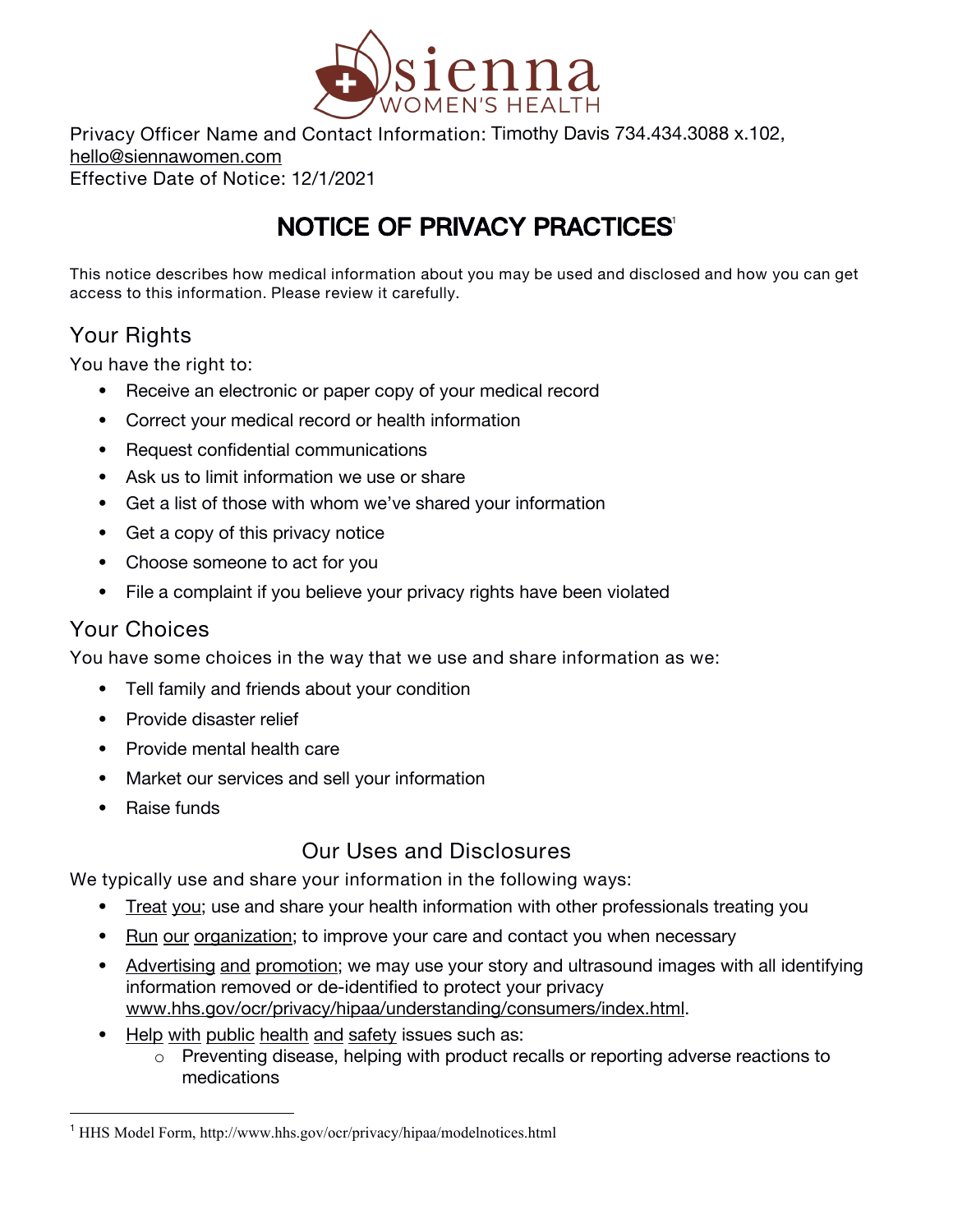- $\circ$  Reporting suspected abuse, neglect, domestic violence, or reducing a serious threat to anyone's health or safety
- Do health research
- Comply with state or federal laws requiring sharing of information, including with the Department of Health and Human Services to ensure we're complying privacy laws.
- Respond to organ and tissue donation requests to organ procurement organizations
- Work with a medical examiner or funeral director; or coroner when an individual dies
- Address workers' compensation claims, for purposes of or for law enforcement officials, and other government requests like:
	- o health oversight agencies for activities authorized by law
	- $\circ$  or special government functions such as military, national security, and presidential protective services
- Respond to lawsuits and legal actions; in response to a subpoena, court or administrative order

## **Your Rights**

**When it comes to your health information,you have certain rights, explained here: Receive an electronic or paper copy of your medical record** and other health information we have about you

- Ask us how to see or get an electronic or paper copy of your medical record
- We will usually provide this within 30 days of your request and may charge a reasonable, cost-based fee.

**Correct your medical record or** health information about you that you think is incorrect or incomplete

• Ask us how to do this. We may say "no" to your request, but we'll tell you why in writing within 60 days.

**Request confidential communications**

• Ask us to contact you in specific ways (for example, home or office phone) or to send mail to a different address. We will say "yes" to all reasonable requests.

**Ask us to limit information we use or share**

- Ask us not to use or share certain health information for treatment, payment, or our operations. We are not required to agree to your request, and we may say "no" if it would affect your care.
- If you pay for a service or health care item out-of-pocket in full, you can ask us not to share that information for the purpose of payment or our operations with your health provider. We will say "yes" unless a law requires us to share that information.

**Get a list of those with whom we've shared your information**

• Ask for a list (accounting) of the times we've shared your health information for six years prior to the date you ask, who we shared it with, and why.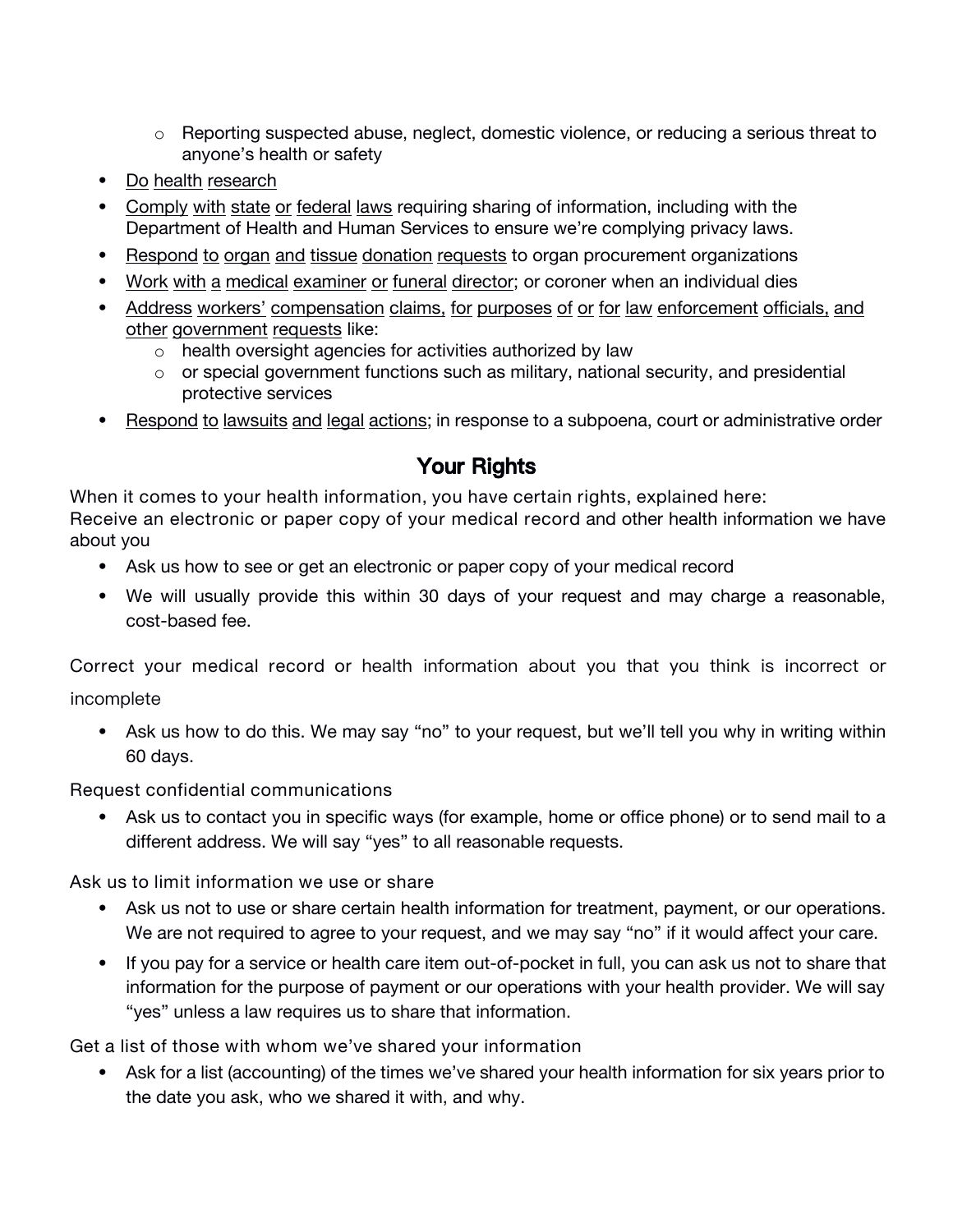- We will include all the disclosures except for those about treatment, payment, and health care operations, and certain other disclosures (such as any you asked us to make).
- We'll provide one accounting a year for free but will charge a reasonable, cost-based fee if you ask for another one within 12 months.

**Get a copy of this privacy notice**

• Request a paper copy of this notice at any time, even if you have agreed to receive the notice electronically. We will provide you with a paper copy promptly.

**Choose someone to act for you**

- If you have given someone medical power of attorney or if someone is your legal guardian, that person can exercise your rights and make choices about your health information.
- We will make sure the person has this authority and can act for you before we take any action.

**File a complaint if you believe your privacy rights have been violated**

- You can complain if you feel we have violated your rights by contacting us.
- You can file a complaint with the U.S. Department of Health and Human Services Office for Civil Rights by sending a letter to 200 Independence Avenue, S.W., Washington, D.C. 20201, calling 1-877-696-6775, or visiting **www.hhs.gov/ocr/privacy/hipaa/complaints/.**
- We will not retaliate against you for filing a complaint.

#### **Your Choices**

**For certain health information, you can tell us your choices about what we share.** If you have a clear preference for how we share your information in the situations described below, talk to us. Tell us what you want us to do, and we will follow your instructions.

In these cases, you have both the right and choice to tell us to:

- Share information with your family, close friends, or others involved in your care
- Share information in a disaster relief situation
- Include your information in a hospital directory

If you are not able to tell us your preference, for example if you are unconscious, we may share your information if we believe it is in your best interest. We may also share your information when needed *to lessen a serious and imminent threat to health or safety.*

In these cases, we never share your information unless you give us written permission:

- Marketing purposes
- Sale of your information
- Most sharing of psychotherapy notes

In the case of fundraising:

• We may contact you for fundraising efforts, but you can tell us not to contact you again.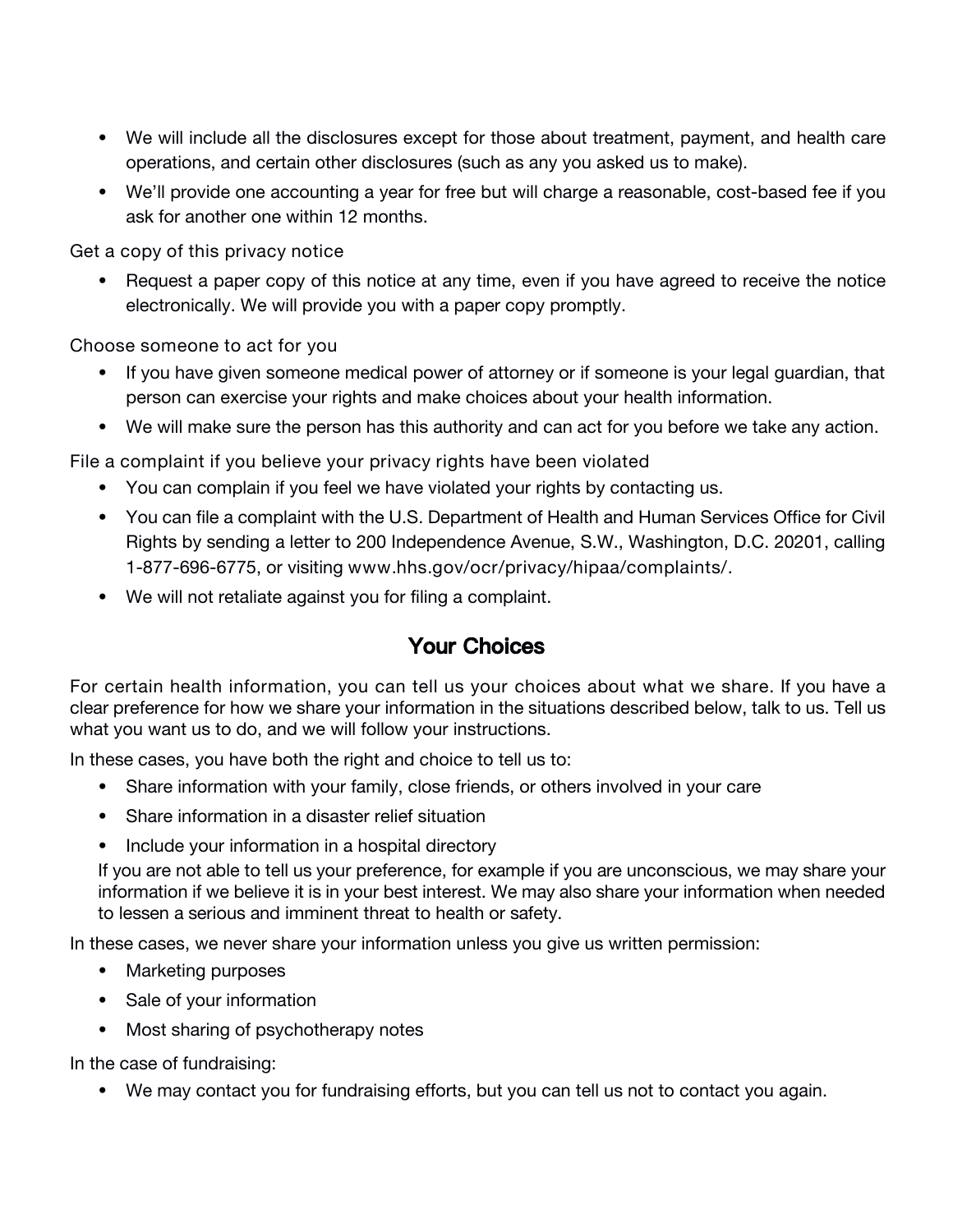### **Our Responsibilities:**

- **We are required by law to maintain the privacy and security of your protected health information.**
- **We will let you know promptly if a breach occurs that may have compromised the privacy or security of your information.**
- **We must follow the duties and privacy practices described in this notice and give you a copy of it.**
- **We will not use or share your information other than as described here unless you tell us we can in writing. Ifyou tell us we can, you may change your mind at any time. Let us know in writing if you change your mind.**

**For more information:** [www.hhs.gov/ocr/privacy/hipaa/understanding/consumers/noticepp.html](http://www.hhs.gov/ocr/privacy/hipaa/understanding/consumers/noticepp.html)**.**

#### **Changes to the Terms of this Notice**

We can change the terms of this notice, and the changes will apply to all information we have about you. The new notice will be available upon request, in our office, and on our website.